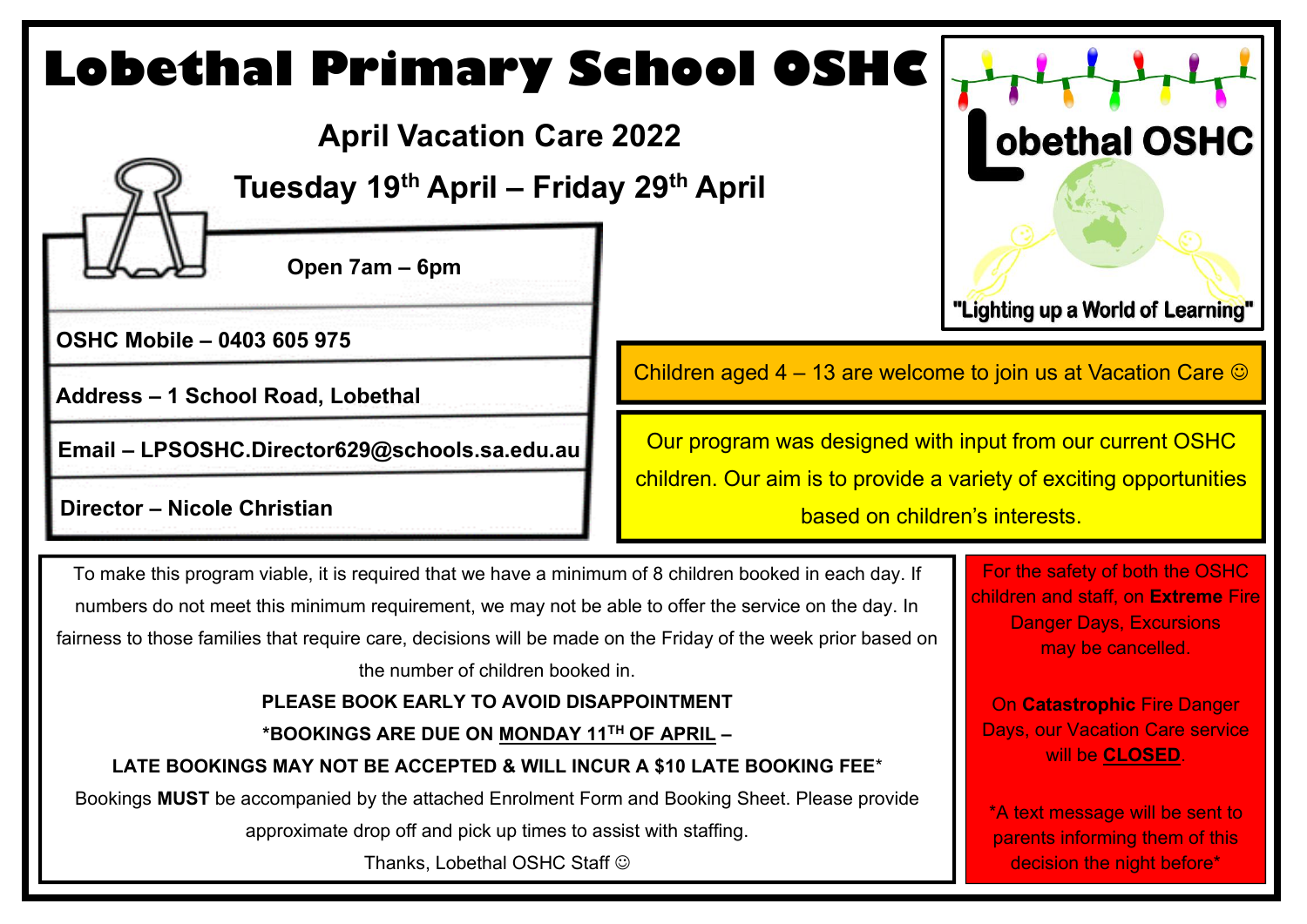# **Important Information**

**ENROLMENT FORM & BOOKING SHEET** – The Vacation Care Enrolment Form & Booking Sheet **MUST** be completed and returned for all students attending Vacation Care, as well as a general Enrolment Form for those that have not used the service before **(NO BOOKINGS WILL BE ACCEPTED WITHOUT A COMPLETED VACATION CARE ENROLMENT FORM & BOOKING SHEET**). These forms are available from the OSHC room or School Front Office.

**CONTACT DETAILS –** Please ensure that all details are up to date and any changes are provided to the OSHC Staff.

**LATE BOOKINGS –** A Late Booking Fee of \$10 per day (additional to session cost), will apply to any bookings made after the due date **(Monday 11th of April)**.

**CANCELLATIONS –** Cancellations without at least **7 DAYS NOTICE** will be charged full fees (less CCS) due to staffing costs and lost booking placements.

**WHAT TO BRING –** Please take note of our "Vacation Care - What to Bring List" and provide your children with the following items: closed in shoes and appropriate/sun-smart clothing for play, a hat, sunscreen, nutritious Recess and Lunch (OSHC will provide Breakfast and Afternoon Tea), water bottle, spare clothes (underwear included) and a plastic bag for dirty clothes.

### *PLEASE ENSURE THAT YOU NAME YOUR CHILD'S BELONGINGS*

**FEES –** Please ensure that your account has been paid, or a payment plan has been established before the commencement of Vacation Care. Please be aware that charges per day are \$60 (less CCS), or \$70 on Incursion/Excursion days. Please remember that we are a not for profit service and our success in providing quality education and care depends on your remittance of fees.

**FOOD AND ALLERGIES –** Please ensure that you pack a nutritious Recess and Lunch for your child each day. Breakfast, Afternoon Tea, as well as fruit and water will be provided by OSHC. It is important to remember that Lobethal Primary School OSHC is a **NUT FREE ZONE** as our program caters for children with severe nut allergies. If your child has any specific dietary requirements, please let us know via the Vacation Care Enrolment Form.

**MEDICATION –** If it is necessary for your child to have medication whilst attending Vacation Care, please complete the relevant sections on your Enrolment Form. Written consent is required from parents for any medication to be administered to your child whilst at OSHC, and all relevant Medical Health Care Plans must also be provided. Medication must be in its original container with the child's name clearly labelled.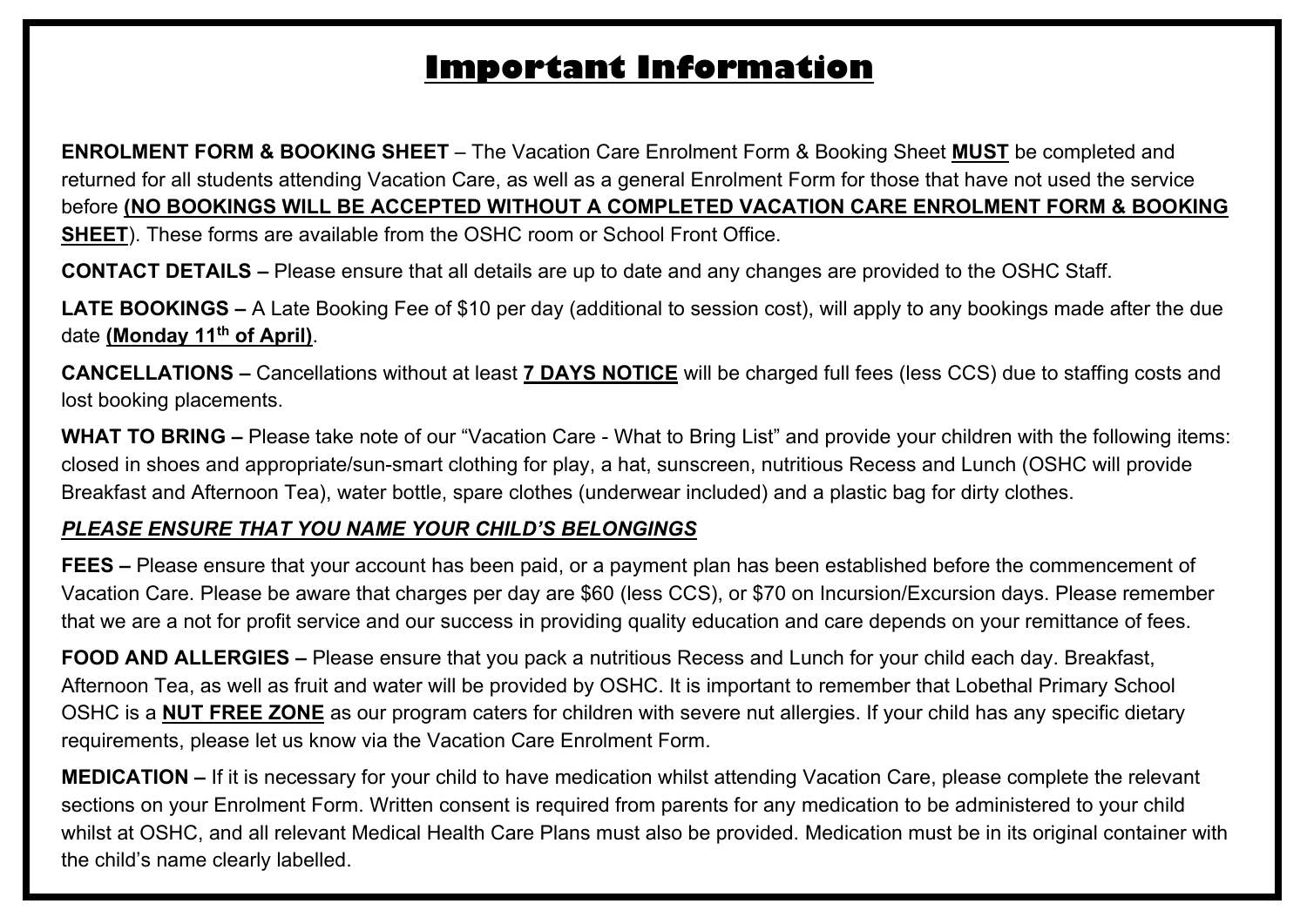## **Lobethal Primary School OSHC**

## **Vacation Care Enrolment Form (April 2022)**

|      | Please indicate consent/understanding by <b>SIGNING</b> each box below                                                                                                                                                                                    |
|------|-----------------------------------------------------------------------------------------------------------------------------------------------------------------------------------------------------------------------------------------------------------|
|      | I give permission for my child(ren) to participate in short walks through Lobethal as part<br>of the Vacation Care Program.                                                                                                                               |
|      | I give permission for my child(ren) to watch G/PG movies and play G/PG rated games.                                                                                                                                                                       |
|      | I understand that it is my responsibility to pay accumulated OSHC fees and that at-<br>service days will be \$60 per child (less CCS) and specified Incursion/Excursion<br>days will be \$70 per child (less CCS).                                        |
|      | I understand that full fees (less CCS) will be charged to any Cancellations made<br>without at least 7 days notice, and that a Late Booking Fee of \$10 per day will apply to<br>any bookings made after the due date (Monday 11 <sup>th</sup> of April). |
|      | I give permission for my child(ren) to be photographed for documentation within the<br>centre, as well as in School Newsletters, the Parent Information Book and the School<br>Facebook page and SchoolStream app.                                        |
|      | I understand that according to the UV rating, sun protection may be necessary for<br>outside activities. I will provide a hat for my child, and allow them to use OSHC<br>sunscreen.                                                                      |
|      | I give permission for my child(ren) to ride on a bus when attending a Vacation Care<br>Excursion.                                                                                                                                                         |
| Name |                                                                                                                                                                                                                                                           |
|      |                                                                                                                                                                                                                                                           |
|      |                                                                                                                                                                                                                                                           |
|      | <b>Dietary Needs/Food Allergies:</b>                                                                                                                                                                                                                      |
|      | Medical Conditions/Allergies/Medication:                                                                                                                                                                                                                  |
|      | <b>Special Needs/Disabilities:</b>                                                                                                                                                                                                                        |
|      |                                                                                                                                                                                                                                                           |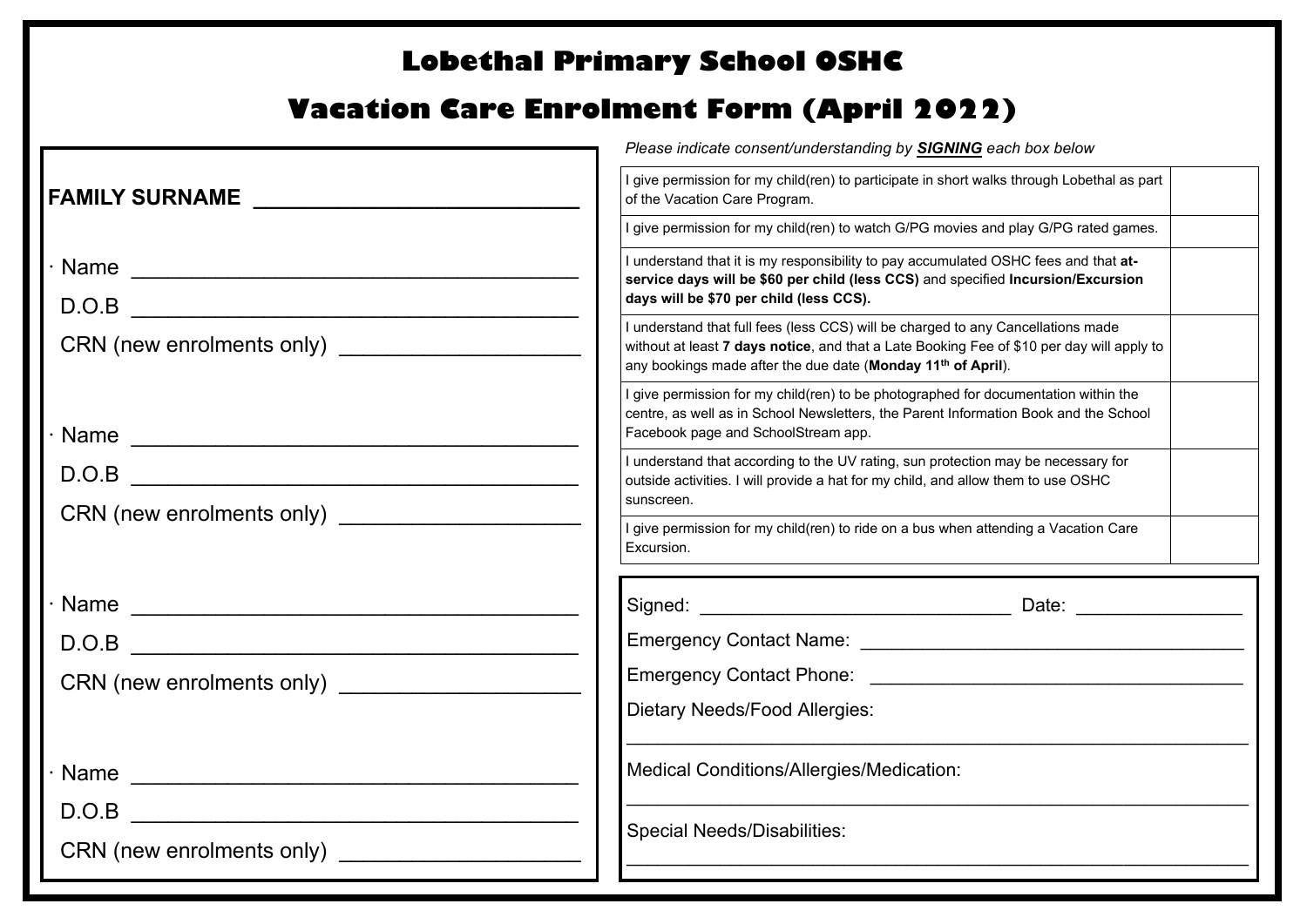#### **MONDAY 18TH APRIL OSHC CLOSED PUBLIC HOLIDAY TUESDAY 19TH APRIL INCURSION Scientific Bubble Show** Drop Off Time : Pick Up Time : **WEDNESDAY 20 TH APRIL It's All Fun and Games** Drop Off Time : Pick Up Time : **THURSDAY 21ST APRIL INCURSION Softball Batter Up** Drop Off Time : Pick Up Time : **FRIDAY 22ND APRIL INCURSION DIY Pillow Pet Workshop** Drop Off Time : Pick Up Time : **Monday 18th April – Friday 22nd April Lobethal Primary School OSHC Vacation Care Booking Sheet (April 2022)** Family Name: \_\_\_\_\_\_\_\_\_\_\_\_\_\_\_\_\_\_\_\_\_\_\_\_ Email Address (for invoicing): \_\_\_\_\_\_\_\_\_\_\_\_\_\_\_\_\_\_\_\_\_\_\_\_\_\_\_\_\_\_\_\_\_\_\_\_\_\_\_\_ **Monday 25th April – Friday 29th April MONDAY 25TH APRIL OSHC CLOSED PUBLIC HOLIDAY TUESDAY 26TH APRIL INCURSION Video Game Day** Drop Off Time : Pick Up Time : **WEDNESDAY 27TH APRIL Pizza Party**  Drop Off Time : Pick Up Time : **THURSDAY 28TH APRIL INCURSION Drawing Workshop**  Drop Off Time : Pick Up Time : **FRIDAY 29TH APRIL Bingo Morning & Electronics Afternoon** Drop Off Time : Pick Up Time :